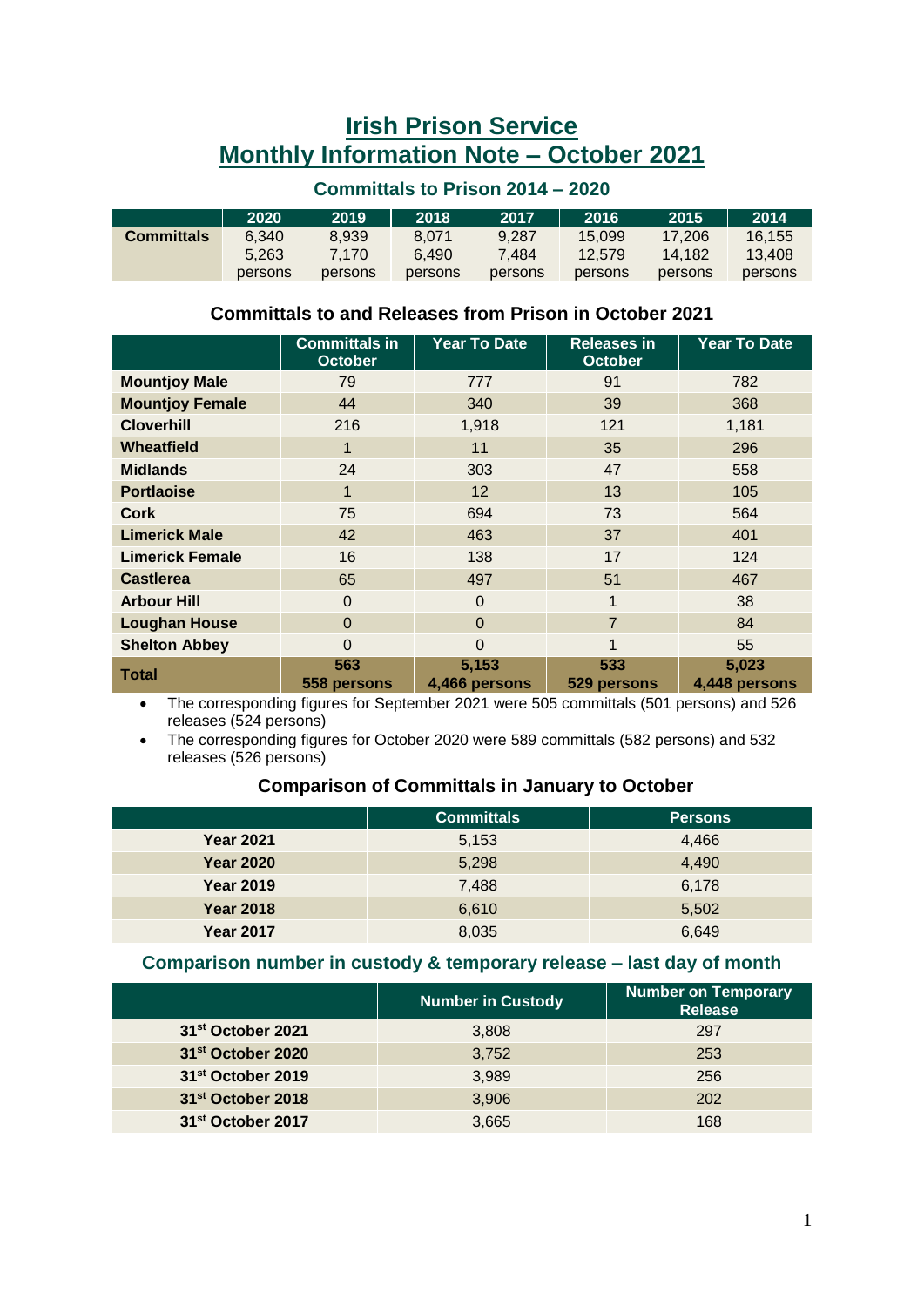### **Prisoners in Custody, on Temporary Release and Remand\Trial**

|                        | <b>Average Number in</b><br><b>Custody in October</b> | <b>Average Number on</b><br><b>TR in October</b> | <b>Average Number on</b><br><b>Remand\Trial in</b><br><b>October</b> |
|------------------------|-------------------------------------------------------|--------------------------------------------------|----------------------------------------------------------------------|
| <b>Mountjoy Male</b>   | 696                                                   | 91                                               | 41                                                                   |
| <b>Mountjoy Female</b> | 117                                                   | 35                                               | 34                                                                   |
| <b>Cloverhill</b>      | 397                                                   | 6                                                | 328                                                                  |
| Wheatfield             | 533                                                   | 28                                               | 63                                                                   |
| <b>Midlands</b>        | 788                                                   | 16                                               | 113                                                                  |
| <b>Portlaoise</b>      | 211                                                   | $\overline{4}$                                   | 9                                                                    |
| <b>Cork</b>            | 255                                                   | 47                                               | 61                                                                   |
| <b>Limerick Male</b>   | 189                                                   | 27                                               | 59                                                                   |
| <b>Limerick Female</b> | 31                                                    | 9                                                | 8                                                                    |
| <b>Castlerea</b>       | 280                                                   | 12                                               | 65                                                                   |
| <b>Arbour Hill</b>     | 129                                                   | $\Omega$                                         |                                                                      |
| <b>Loughan House</b>   | 93                                                    | $\overline{7}$                                   | 0                                                                    |
| <b>Shelton Abbey</b>   | 94                                                    | 8                                                | ი                                                                    |
| <b>Total</b>           | 3,813                                                 | 290                                              | 782                                                                  |

Corresponding figures:

- -

• September 2021 Number in Custody 3,776 No. on TR 298 Trial/Remand 747<br>• October 2020 Number in Custody 3,748 No. on TR 238 Trial/Remand 747 Number in Custody 3,748 No. on TR 238 Trial/Remand 747

# **Snapshot of population on 31<sup>st</sup> October 2021**

- 3,808 persons in custody
- 2,972 sentenced prisoners
- 823 remand/trial prisoners
- $\bullet$  297 on temporary release  $-7\%$
- 13 Extradition/Immigration detainee(s)
- 1 fines prisoner(s)
- $\bullet$  118 Lifers in the community
- 20 Total Subversives

## **Offence Profile of sentenced prisoners**

| <b>Offence Group</b>                                                                       | 31/08/21 | 30/09/21 | 31/10/21 |
|--------------------------------------------------------------------------------------------|----------|----------|----------|
| <b>Homicide Offences</b>                                                                   | 408      | 404      | 404      |
| <b>Sexual Offences</b>                                                                     | 428      | 431      | 434      |
| <b>Attempts/Threat to Murder, Assaults and Related</b><br><b>Offences</b>                  | 485      | 475      | 471      |
| <b>Dangerous or Negligent Acts</b>                                                         | 71       | 71       | 69       |
| <b>Kidnapping and Related Offences</b>                                                     | 52       | 48       | 48       |
| <b>Robbery, Extortion and Hijacking Offences</b>                                           | 74       | 77       | 74       |
| <b>Burglary and Related Offences</b>                                                       | 300      | 293      | 294      |
| <b>Theft and Related Offences</b>                                                          | 467      | 451      | 447      |
| <b>Fraud, Deception and Related Offences</b>                                               | 52       | 54       | 48       |
| <b>Controlled Drug Offences</b>                                                            | 328      | 336      | 326      |
| <b>Weapons and Explosives Offences</b>                                                     | 121      | 120      | 120      |
| Damage to Property and to the Environment                                                  | 70       | 71       | 73       |
| <b>Public Order and Other Social Code Offences</b>                                         | 32       | 38       | 34       |
| <b>Road and Traffic Offences</b>                                                           | 39       | 46       | 40       |
| <b>Offences against Government, Justice</b><br><b>Procedures and Organisation of Crime</b> | 71       | 70       | 81       |
| <b>Offences Not Elsewhere Classified</b>                                                   | 9        | 9        | 9        |
| Total                                                                                      | 3,007    | 2,994    | 2,972    |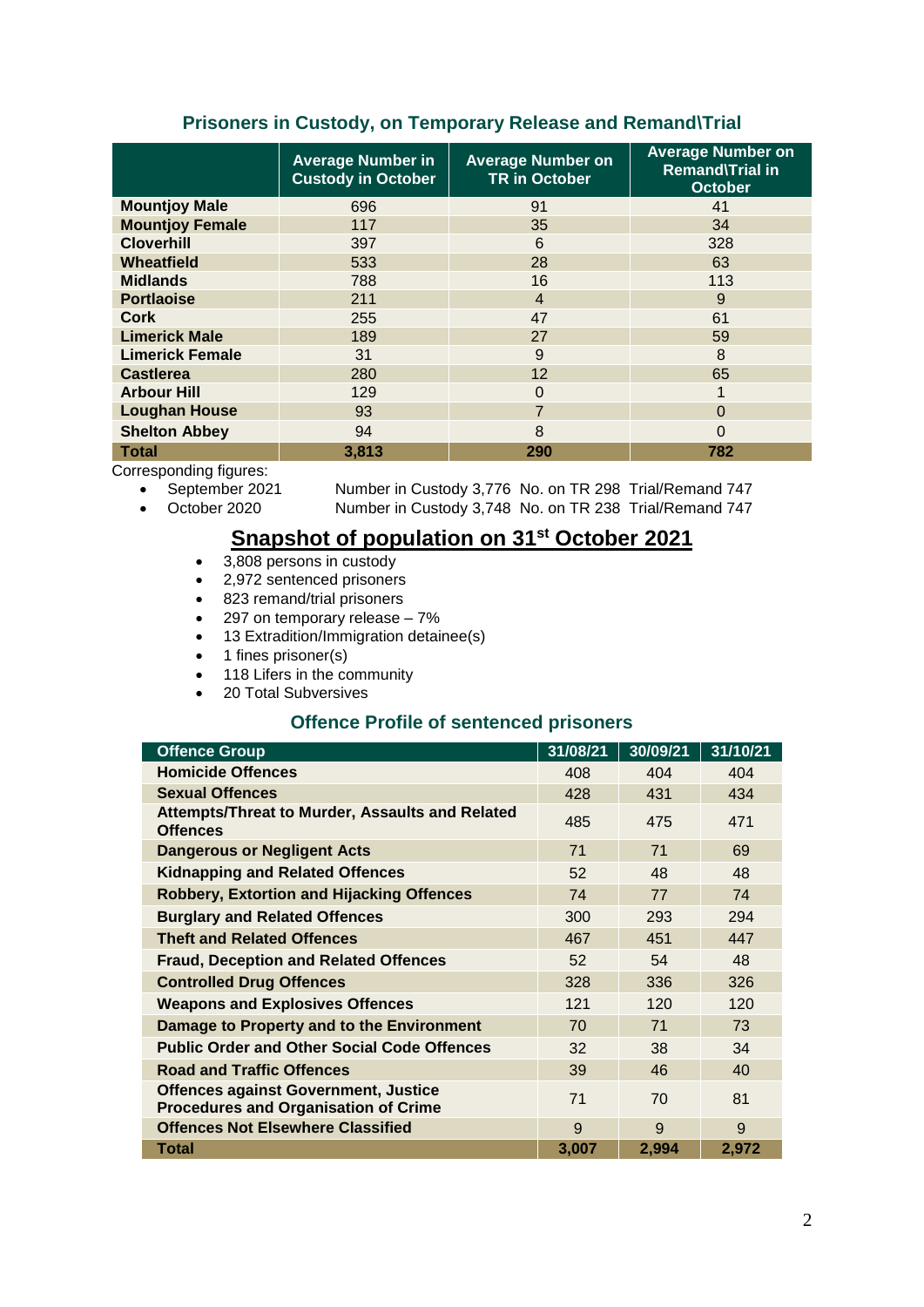|                      | 18 to $<$ 21   | 21 to < 25     | $25$ to $30$ | 30 to $<$ 40 | 40 to $< 50$ | $50$ yrs $+$ | <b>Total</b> |
|----------------------|----------------|----------------|--------------|--------------|--------------|--------------|--------------|
| <3 Months            |                | 2              | 10           | 10           | 5            |              | 29           |
| $3$ to $<$ 6 Months  | $\overline{4}$ | 8              | 24           | 41           | 11           | 8            | 96           |
| $6$ to $<$ 12 Months | 10             | 19             | 44           | 99           | 29           | 17           | 218          |
| 1 to <2 Years        | 15             | 49             | 61           | 111          | 60           | 25           | 321          |
| 2 to $<$ 3 Years     | 7              | 40             | 71           | 90           | 49           | 32           | 289          |
| $3$ to $< 5$ Years   | 17             | 76             | 131          | 203          | 110          | 80           | 617          |
| $5$ to $<$ 10 Years  | 6              | 72             | 118          | 233          | 152          | 123          | 704          |
| 10+ Years            |                | 1              | 21           | 56           | 63           | 102          | 244          |
| <b>Life Sentence</b> | $\overline{2}$ | $\overline{4}$ | 18           | 116          | 115          | 92           | 347          |
| <b>Total</b>         | 63             | 271            | 498          | 959          | 594          | 480          | 2,865        |

## **Sentence length by Age of Male prisoners under sentence**

### **Sentence length by Age of Female prisoners under sentence**

|                      | 18 to $<$ 21 |          | 21 to $<$ 25   25 to $<$ 30 | 30 to $<$ 40  | 40 to $< 50$ | $50$ yrs $+$ | <b>Total</b> |
|----------------------|--------------|----------|-----------------------------|---------------|--------------|--------------|--------------|
| <3 Months            |              | 0        |                             |               |              |              |              |
| $3$ to $<$ 6 Months  | $\Omega$     | 0        |                             | 3             | 0            |              |              |
| 6 to <12 Months      |              |          | 3                           | 9             | 4            | 2            | 20           |
| 1 to <2 Years        |              | 2        | 3                           | 12            | 12           | 3            | 32           |
| 2 to $<$ 3 Years     |              | 0        | 6                           | 0             | 6            |              | 14           |
| $3$ to $< 5$ Years   |              | $\Omega$ | 3                           |               | 3            |              | 15           |
| 5 to <10 Years       | $\Omega$     | 0        |                             | 5             | 2            |              | 8            |
| 10+ Years            |              | 0        | O                           |               | $\Omega$     |              |              |
| <b>Life Sentence</b> |              | 0        | O                           | $\mathcal{P}$ | 7            |              | 10           |
| Total                |              |          |                             | 42            | 34           |              | 107          |

## **Remand Prisoners classified by length of time on remand**

|                   | <1<br>month  | $1$ to 3<br>months | $3$ to $6$<br>months | 6 to 9<br>months | $9$ to 12<br>months      | 1 to $2$<br><b>vears</b> | 2 years<br>plus | <b>Total</b> |
|-------------------|--------------|--------------------|----------------------|------------------|--------------------------|--------------------------|-----------------|--------------|
| <b>Castlerea</b>  | 22           | 10                 | 8                    | $\overline{2}$   | 2                        | 1                        | 2               | 47           |
| <b>Cloverhill</b> | 99           | 83                 | 39                   | 27               | 20                       | 26                       | 5               | 299          |
| Cork              | 23           | 11                 | 5                    | 3                |                          | 2                        | $\Omega$        | 45           |
| <b>Limerick</b>   | 20           | 10                 | $\overline{4}$       | 8                | $\overline{2}$           | $\Omega$                 | 1               | 45           |
| <b>Midlands</b>   | 9            | 25                 | 14                   | 10               | 9                        | 10                       | 8               | 85           |
| <b>Mountjoy</b>   | 14           | 7                  | 9                    | $\mathbf 1$      | $\overline{\phantom{0}}$ | $\overline{4}$           | 3               | 40           |
| <b>Portlaoise</b> | $\mathbf{0}$ | $\Omega$           | 1                    | 1                | $\Omega$                 | 2                        | 0               | 4            |
| <b>Wheatfield</b> | 1            | 6                  | $\overline{4}$       | 12               | $\overline{4}$           | 13                       | $\Omega$        | 50           |
| <b>Total</b>      | 188          | 152                | 84                   | 64               | 40                       | 58                       | 19              | 615          |

*The table will differ from the remand figure published in the daily numbers as the information focuses solely on those held on a remand/trail warrant and does not include prisoners who were/are held on a sentence warrant but also have a remand warrant which becomes active once the sentence warrant expires.*